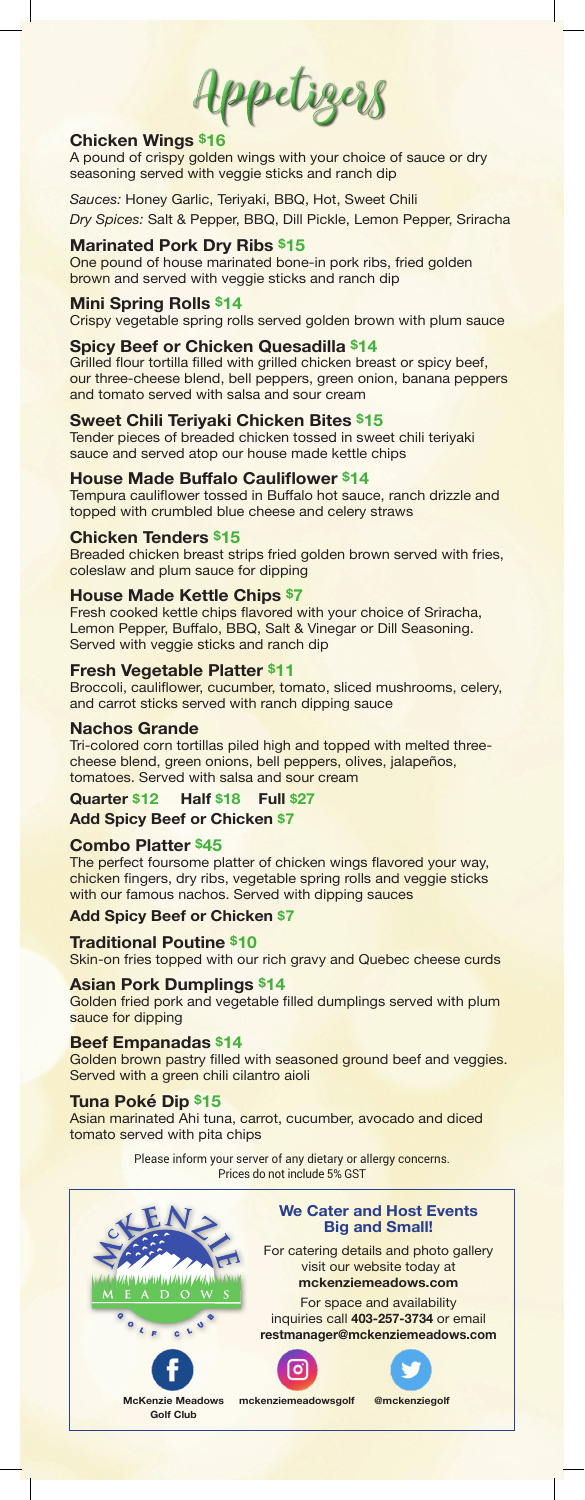Soups and Salads

# **Daily Featured Soup or Beef Barley**

Freshly made and served hot with a slice of garlic baguette **Cup \$3.75 Bowl \$5.75**

**Hearty Beef Chili and Garlic Baguette \$10**

Chef's secret recipe, slow-cooked chili served hot and topped with our melted three-cheese blend

# **Caesar Salad Small \$7 Large \$11**

Romaine lettuce, fresh Parmesan cheese and house made croutons tossed in our creamy dressing and served with garlic baguette

**Add Steak, Chicken Breast, or Grilled Shrimp \$7**

## **Fresh Mixed Greens Small \$5 Large \$9**

Fresh cut greens garnished with carrot, tomato, cucumber and green onion with our original house made vinaigrette dressing

# **Add Steak, Chicken Breast, or Grilled Shrimp \$7**

### **Blackened Steak Salad \$17**

Mixed greens, romaine, Bocconcini cheese, tomato, green onion, and bell pepper tossed with ranch dressing and topped with a balsamic reduction

#### **McKenzie Chef Salad \$17**

Mixed greens topped with turkey, ham, bacon, Swiss, cheddar, tomato, avocado, cucumber, hard-boiled egg and served with our house made vinaigrette

## **Fiesta Taco Salad \$17**

Fresh cut greens with our three-cheese blend, green onions, bell peppers, olives, jalapeños, tomatoes, topped with seasoned chicken breast or spicy beef. Served in a flour tortilla bowl with salsa, sour cream and creamy avocado drizzle

Burgers & Sandwiches

*All sandwiches, wraps and burgers are served with your choice of soup, fries, sweet potato fries, onion rings, tossed salad or Caesar salad.*

### **McKenzie Burger \$16**

7oz. ground chuck patty broiled to perfection served on a brioche bun topped with lettuce, tomato, onion and a dill pickle

#### **Add toppings for \$1 each**

- Cheddar Swiss Blue Cheese Crisp Bacon
- Sautéed Mushrooms Banana Peppers Jalapeño Peppers

**Crunchy Chicken Bacon Cheddar Burger \$17** Breaded chicken breast topped with cheddar cheese and chipotle mayonnaise on a brioche bun topped with lettuce, tomato, onion and a dill pickle

### **Traditional Clubhouse \$17**

Roasted turkey breast, cheddar, crisp bacon, lettuce, mayonnaise, and tomato on your choice of toasted bread

### **Beef Dip \$17**

Slow-roasted Alberta beef shaved and piled high on a fresh baked baguette with Swiss cheese, caramelized onion, sautéed mushrooms and rich au jus for dipping, served with a side of horseradish mayo

### **Classic Reuben Sandwich \$17**

Smoked meat piled high on fresh marble rye bread with Canadian Swiss cheese, sauerkraut, Thousand Island dressing and grilled to perfection

#### **Steak Sandwich \$18**

6oz Alberta New York steak grilled to your liking and topped with crispy onions served on a garlic baguette

### **Crunchy Chicken Bacon Ranch Wrap \$15**

Crispy chicken tenders, nacho cheese, tomato, red onion, lettuce, bacon, ranch dressing wrapped in a flour tortilla

## **Donair Wrap \$16**

Shaved grilled Donair meat, lettuce, tomato, red onion, banana peppers, pickles and sweet garlic sauce, all rolled up in a flour tortilla

> Please inform your server of any dietary or allergy concerns. Prices do not include 5% GST